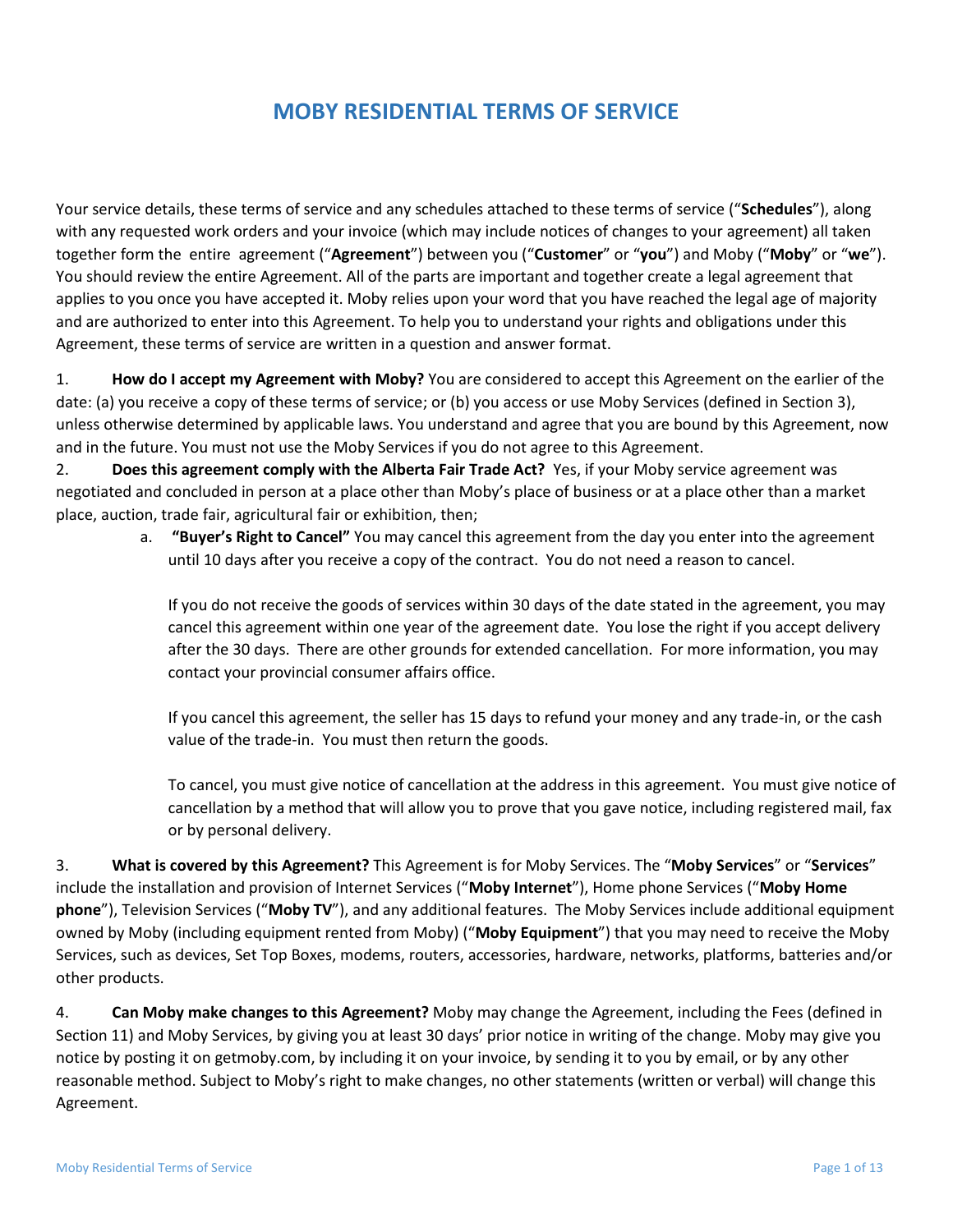5. **What if I want to refuse a change to this Agreement made by Moby?** If you want to refuse the change, you can cancel the Moby Service affected by the change as set out in Section 45.

6. **What if parts of this Agreement become unenforceable?** If any part of this Agreement becomes outdated, prohibited or unenforceable, the remaining terms will continue to apply to you and Moby. Remember that even if Moby decides not to enforce any part of this Agreement for any period of time, the term still remains valid and Moby can enforce it in the future.

7. **What laws apply to this Agreement?** Because Moby is federally regulated, this Agreement is governed by the federal laws and regulations of Canada and any provincial laws which might apply to Moby in the province of Alberta.

8. **Can this Agreement be transferred?** Moby may transfer or assign all or part of this Agreement (including any rights in accounts receivable) at any time without prior notice or your consent. You may not transfer or assign this Agreement, your account or the Moby Service without Moby's prior written consent.

9. **Are there any times when 9-1-1 is not available?** Yes. Moby Services, including your 9-1-1 service ("**9-1-1 Service**") will not work during network outages, including during planned hardware or software upgrades. In addition, Moby's fibre-to-the-home Services ("**FTTH Services**"), including 9-1-1 Service will not work:

a) during power outages once the battery backup has been depleted; and

b) if the hardware required in connection with the FTTH Services (the "**FTTH Equipment**") has been tampered with, damaged or relocated.

You are responsible for the supply of electrical power necessary for the FTTH Services (including 9-1-1 Service) to work. You are also responsible for the proper maintenance of the FTTH Equipment and contacting Moby for technical servicing when prompted to do so or as required, unless otherwise specified by Moby.

**Moby is not responsible to anyone for any inability to access 9-1-1 Service or use the FTTH Services or the FTTH Equipment as a result of these limitations or your failure to comply with these requirements, to the extent permitted by applicable law.**

### **Term and Renewal**

10. **How long is my Agreement for Moby Services?** Moby Services are provided to you on an ongoing monthly basis ("**Month-to-Month**"), for a particular Moby Service, unless you have entered into a contract ("Term-Agreement"). The Term of any Moby "Month-to-Month" Service will begin on the installation date, and will expire upon cancellation of your service. The Term of any Moby "Term-Agreement" Service will begin on the installation date, and will then revert to a "Month-to-Month" Service on the expiration date of the "Term-Agreement" and will then expire upon cancellation of your service.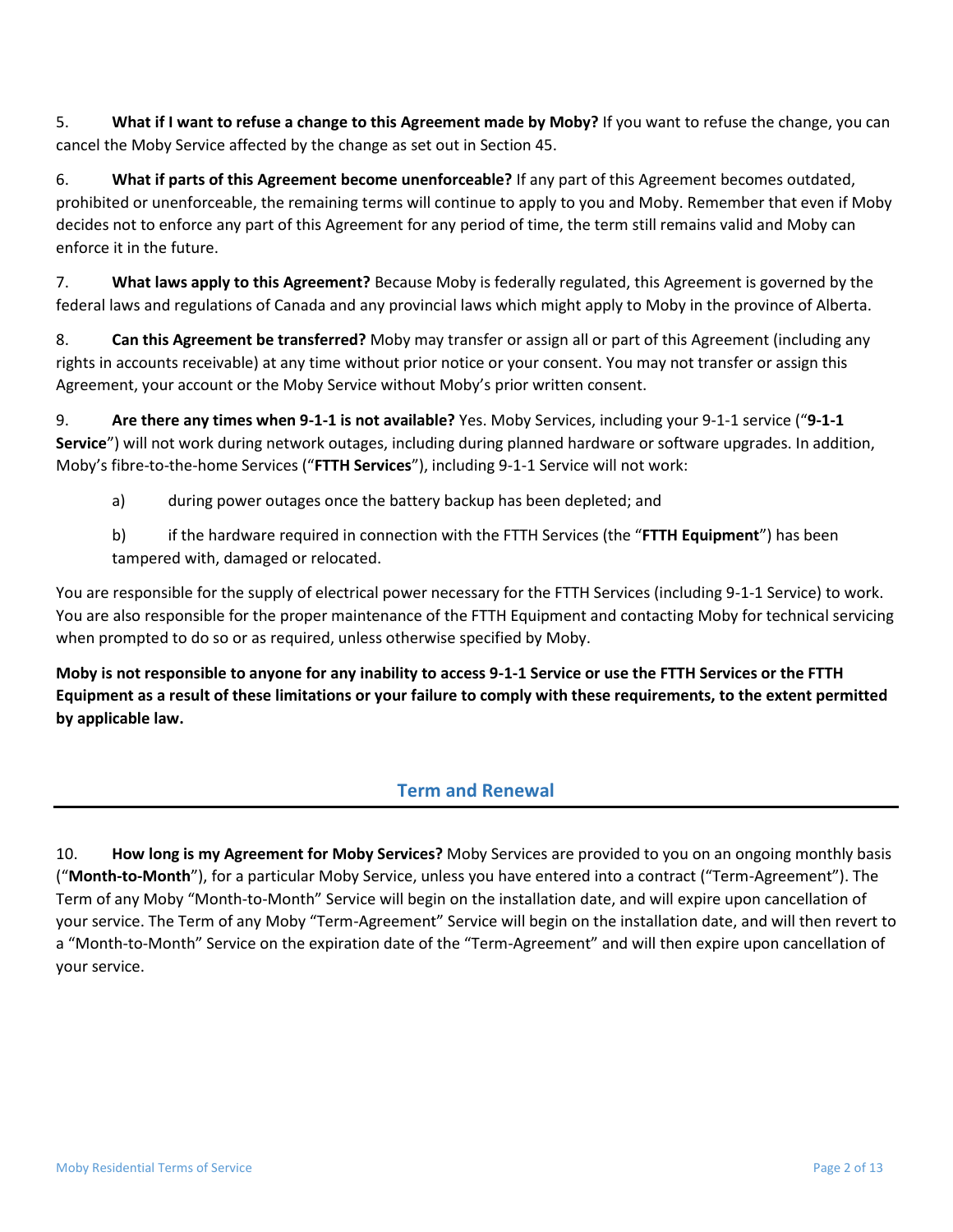11. **How does Moby bill me for Moby Services?** Moby will bill you monthly, in advance. You must pay all fees due for Moby Services, whether recurring or one-time charges ("**Fees**") and taxes within 30 days of Moby's invoice date. If payment is not received by Moby within 30 days of the invoice date, you will be charged interest from the invoice date on the balance owing at the compounded interest rate set out in Schedule A, calculated and compounded monthly from the invoice date ("**Late Payment Charge**"). If you or Moby cancel a Service for any reason, any recurring Fees that were billed at the beginning of your billing cycle will not be refunded.

12. **How can I pay my bill for Moby Services?** You can pay your bill online through your bank account, by cheque (through the mail or the Moby retail office) or with select credit cards on the Moby payment portal. You may also set up a pre-authorized payment plan. If you provide a credit card or bank account (or other pre-authorized payment method) to Moby for your monthly payments, you authorize Moby to charge your credit card or debit/charge your account for all outstanding Fees, taxes and account balances due under this Agreement, including any applicable Late Payment Charges and Cancellation Charges (defined in Section 46), and this constitutes Moby's good and sufficient authority for doing so. You confirm that the credit card or bank account is in your name, is valid and has not expired. You must promptly advise Moby if your credit card or bank account information changes.

13. **What if I dispute a Fee on my invoice?** If you question or dispute any Fees on your invoice, you must do so within 90 days of the invoice date, otherwise we will presume that you accept all Fees. Disputed Fees will not be considered past due unless Moby has conducted an investigation and concluded that the Fees are correct and there is no basis for the dispute, or reasonably believes you are using the dispute to evade or delay payment. You must pay all undisputed portions of the Fees within 30 days of the original invoice date, failing which the undisputed portion of the Fees will be past due and you will be charged, and must pay, the Late Payment Charge for the undisputed portion.

14. **How do discounts or promotions work?** Moby will apply any discounts, incentives or promotions (including promotional bundle fees or credits) to your account while: (a) Moby maintains these discounts, incentives, or promotions; and (b) you meet the applicable eligibility requirements. Moby may change any discounts, incentives or promotions and the eligibility requirements at any time.

15. **What additional charges may be applied to my invoice?** Moby may charge additional Fees to offset administrative, processing, environmental or service costs for your account (for example, Fees for collections efforts due to non-payment or returned payments, suspension, disconnection or reactivation of Moby Services). These charges can be found in Schedule A, and may change over time.

16. **How can I be sure that Moby has accurate contact information for my account?** You are responsible for keeping the contact and payment information you provide to Moby (including name, mailing address, email address, address where the Moby Services will be provided to you ("**Service Address**"), phone number, and any authorized users) up to date. If this Agreement is cancelled, you will provide Moby with forwarding information for final invoices or correspondence if your new contact information is different from the information we have on file. Failure to provide a forwarding address may result in the forfeiture of any outstanding credits or deposits on your account.

17. **Are there usage charges over my plan limits?** No. You are provided with no data caps as part of your Moby Residential Service.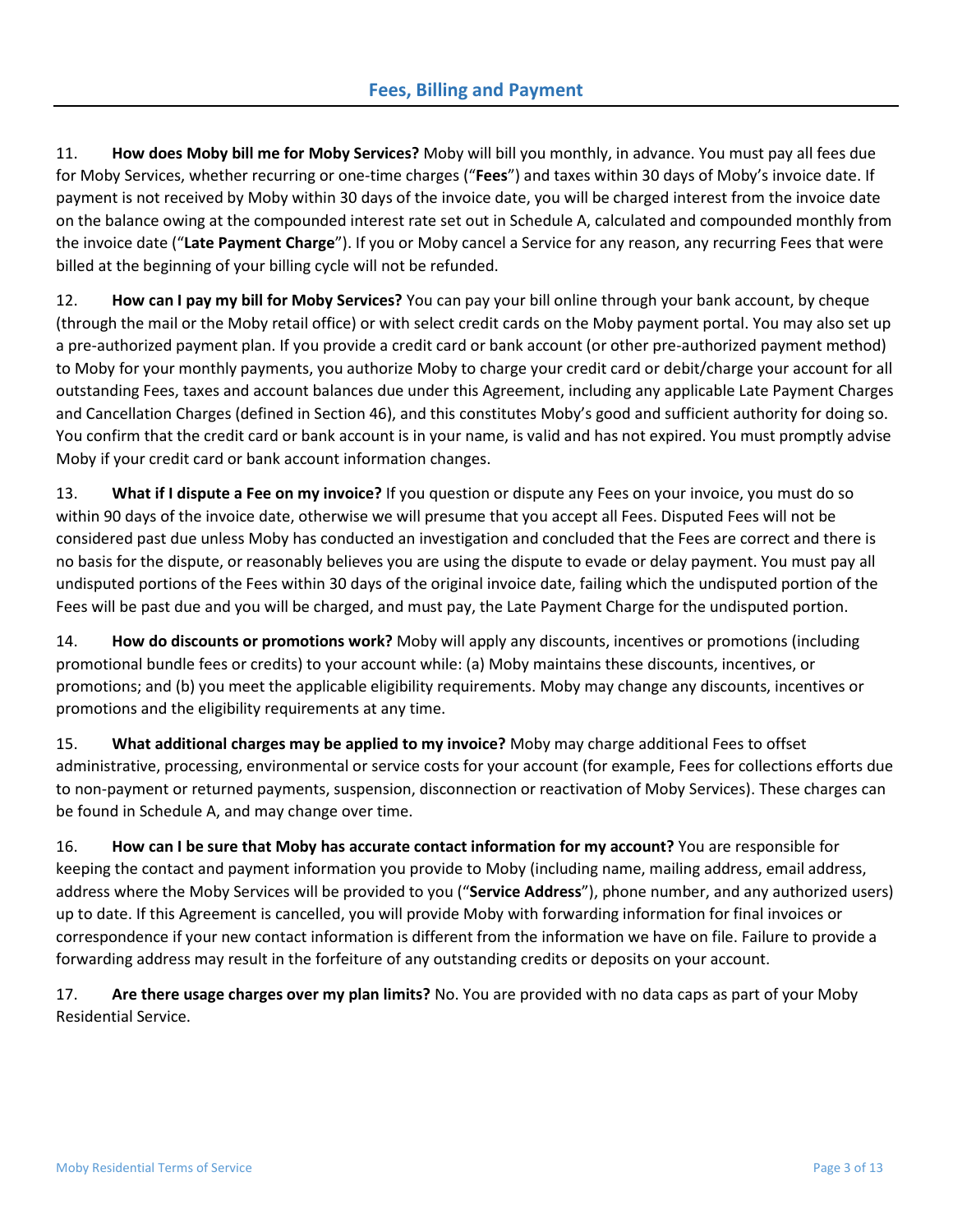18. **Are there any rules regarding my use of Moby Services?** Yes. Abuse or misuse of Moby Services impacts every customer of Moby and is something Moby takes very seriously – and which could result in the cancellation of your Agreement with Moby, or lead to criminal or civil charges. Remember that Moby Services include Moby Equipment. Failure to comply with these rules may result in Moby modifying, removing or disabling the software used in Your Equipment (defined in Section 35) so that Your Equipment no longer works. For example, you are prohibited from:

a) using, enabling, facilitating, or permitting the use of any Moby Service for an illegal purpose, criminal or civil offence, intellectual property infringement, harassment (including disruptive, intimidating, annoying or offensive calls/transmissions), or in a manner that would breach any law, regulation or the policies of any Internet host, or cause interference with Moby's network operations (including preventing a fair and proportionate use by others);

b) installing, using or permitting the use of any Moby Services without reading and accepting (or in contravention of) the terms of any separate license agreement or terms of use provided to you by Moby for the use of software, content (including Programming (defined in Section 28)) and/or documentation (as applicable) in connection with the Moby Services;

c) enabling, facilitating or permitting the transmission of unsolicited messages such as spamming or phishing.

d) uploading or downloading, making available, transmitting, posting, publishing, disseminating, receiving, retrieving, storing, linking to or otherwise reproducing, offering, distributing, enabling or providing access to information, software, content, files or other material which: (i) is confidential or protected by copyright or other intellectual property rights without prior authorization of the rights holder(s); (ii) is defamatory, discriminatory, violent, obscene, child pornography or hate propaganda; (iii) constitutes invasion of privacy, impersonation, forging, appropriation of identity or unauthorized linking or framing; or (iv) is designed to assist users in defeating technological protection measures or in the fraudulent use of telecommunications or broadcasting services;

e) using any Moby Service for anything other than private, personal, family or household use (such as reselling, remarketing, transferring, sharing or receiving any charge or other benefit for the use of any Moby Service);

f) attempting to receive any Moby Service without paying the applicable Fees, modifying or disassembling Moby Equipment, changing any identifier (explained in Section 25) issued by Moby, attempting to bypass Moby's network, or re-arranging, disconnecting, removing, repairing or otherwise interfering with Moby Services, Moby's Equipment or Moby's facilities;

g) adapting, reproducing, translating, modifying, decompiling, disassembling, reverse engineering or otherwise interfering with any software, applications or programs used in connection with Moby Services (whether owned by or used under license to Moby) for any purpose including "testing" or research purposes; or modifying, altering, or defacing any of the trade-marks, or other intellectual property made available through Moby Services or using any indemnity or intellectual property except for the express purpose for which such intellectual property is made available to you through Moby Services;

h) posting or transmitting any information or software containing a virus, "cancelbot", "Trojan horse", "worm" or other harmful or disruptive component or committing any act which may compromise the security of your Internet host in any way (including analyzing or penetrating a host's security mechanisms); and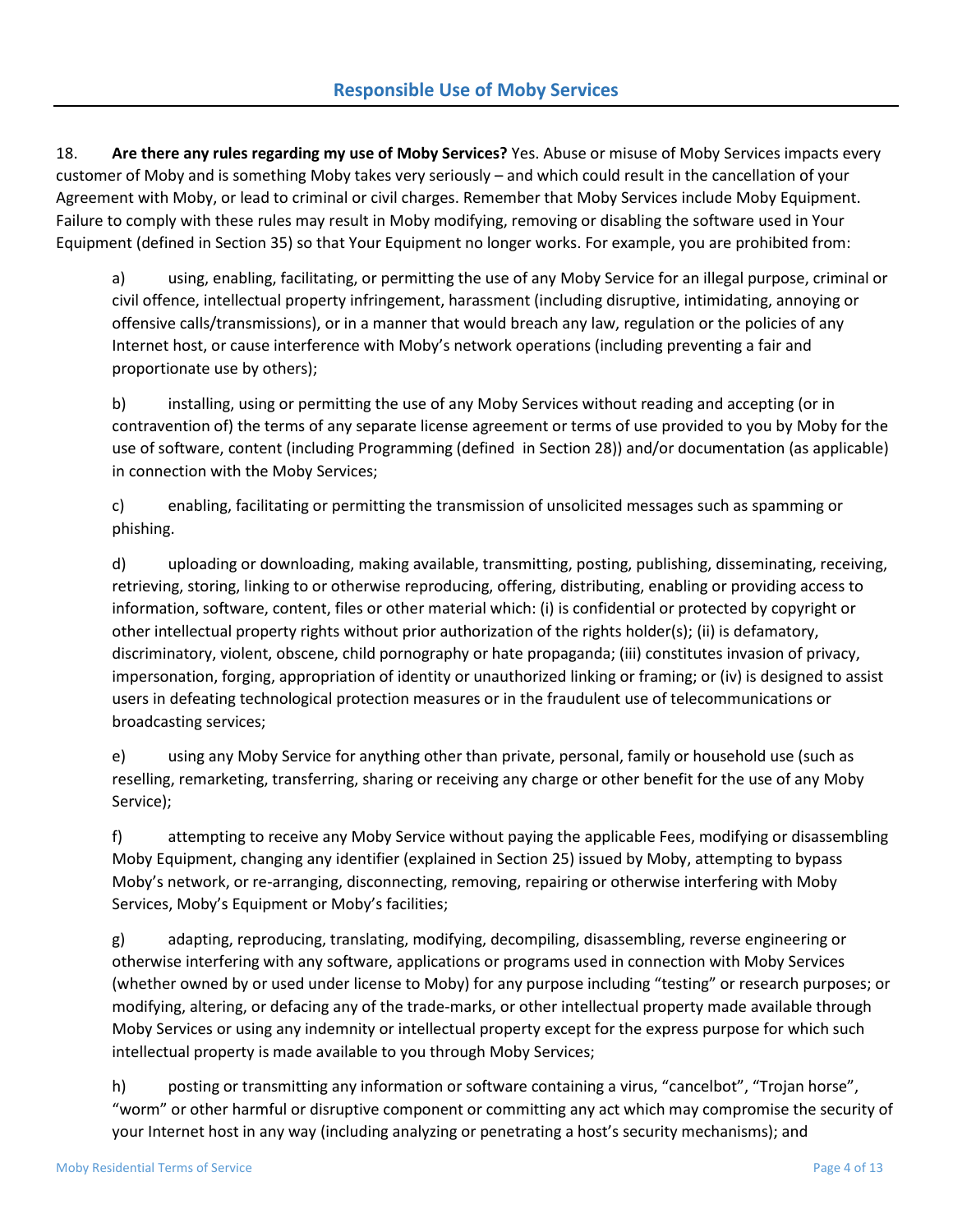i) using harassing or abusive language or actions, whether verbal, written or otherwise, directed at Moby employees, suppliers, agents and representatives.

19. **How does Moby help to ensure the responsible use of Moby Services?** Moby works hard to ensure continued efficient operation of the Moby Services. Moby has the right (but not the obligation) to monitor Moby Services (electronically or otherwise), including your use of Moby Services and the location of any Equipment (defined in Section 35) receiving the Moby Services. Moby may monitor or investigate any content, use of Programming or your use of Moby's networks, including bandwidth consumption and how it affects operation and efficiency of the network and Moby Services. Moby may disclose any information necessary to satisfy any law, regulation, governmental or other lawful request from any applicable jurisdiction or as necessary to operate and optimize Moby Services and to protect itself or others or take other actions as set out in Section 48.

20. **How do I help protect my Moby account?** You are responsible for the protection of your account(s) and password(s) and for all use of your account, the Moby Services and Moby Equipment by yourself and other users (authorized or not). You must also protect your computer systems, software, and the Equipment from theft, unauthorized use and system corruption. You are responsible to back up and safeguard your data, including your email and voicemail messages. Moby may delete your data if the Moby Service is cancelled, or if you fail to access it within a certain period of time (as determined by Moby). If you have concerns about unauthorized persons ordering Moby Services without your permission, you should investigate the appropriate use of parental controls, passwords and personal identification numbers (PIN) for your account, depending upon the Moby Service you are concerned about.

21. **What am I responsible for if my Moby account is compromised?** You must notify Moby immediately should you suspect unauthorized use of the Moby Services or if Moby Equipment is lost or stolen. You are responsible for payment of all Fees and taxes charged to your account, whether authorized by you or not, which is why it is so important to protect your account and keep account information (including authorized users) up-to-date.

### **Moby Services**

22. **Do I need to do anything to help Moby provide Services to me?** Where required, you shall: (a) ensure Moby's right to access and use the inside wiring at your Service Address; and (b) permit Moby to install, replace, remove, update or modify software as required to provide Moby Services. Moby is not responsible for the state or condition of existing wiring or Your Equipment (defined in Section 35) and may require repairs or modifications in order to install Moby Services; and (c) accept responsibility for the termination of any applicable preexisting service or service agreement with another service provider.

23. **What if I am experiencing technical issues with the Moby Services?** Please contact Moby for technical support. When providing you with technical support, you agree that Moby may access, take control of the Equipment by remote control, including the installation and, where applicable, de-installation of certain software. Moby's technical support contact information is set out at the end of this Agreement.

24. **Are there circumstances when Moby might not be able to provide Services to me?** Unfortunately, yes. The check(s) completed by Moby when you placed an order for Moby Services are preliminary. Due to the nature of technology, Moby may deem a Moby Service unavailable to you up to, including, and after installation. The performance and availability of the Service may depend on several factors, including the location of Equipment, the structure to which the Equipment is attached, the configuration of the Equipment, weather conditions or even third-party restrictions that Moby does not control.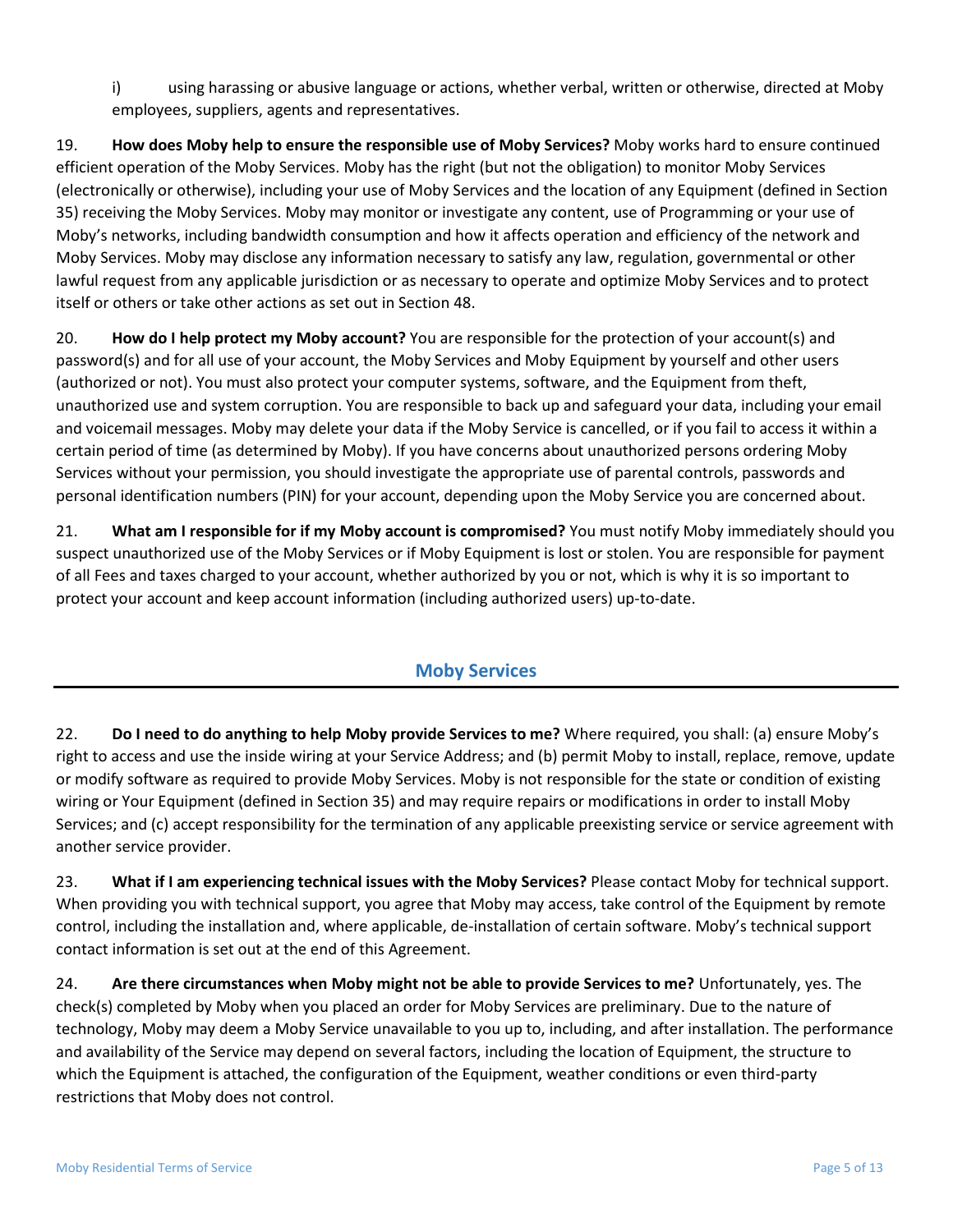25. **Do I own the numbers/identifiers that Moby assigns to me?** No. Moby may issue or assign to you certain unique identifiers for the Moby Services (e.g., a phone number, IP address, e-mail address, web space URL, host name, etc.). You do not own or acquire any right in any assigned number or identifier. Moby may, at any time and without liability, change or withdraw any number or identifier assigned to you.

26. **How do I transfer a phone number I have been assigned?** The process depends on whether you are transferring the phone number to or from Moby.

a) **Transfers to Moby**. Moby will request your existing service provider to "transfer-in" or "port-in" your existing assigned phone number if you: (i) confirm that you have the right to make the request; (ii) authorize Moby to share with your existing service provider your information relevant to the transfer request (which may include personal information); and (iii) complete and sign any required request form. You are responsible for payment of fees owed to your existing service provider, including any applicable cancellation charge.

b) **Transfers from Moby**. Upon your request or at the request of your new service provider, if your assigned account and phone number are active, Moby will, upon cancellation of your Moby Home phone Services, process a "transfer-out" or "port-out" request for the phone number assigned to you to your new chosen service provider. You are responsible for all Fees and taxes associated with the transfer from Moby, including any applicable Cancellation Charges.

27. **Am I responsible for content that I provide in connection with Moby Services?** Moby assumes that you own any content you post, upload, store, transmit or communicate to others using the Moby Services, including data, documents, videos, music, photos, etc. or that you have the necessary rights to use it. You are responsible for this content. Moby is not liable for the unauthorized use or distribution of this content (including third-party content).

28. **What content does Moby provide?** Moby provides content as part of certain Moby Services, including programming packages and subscriptions, personal video recorder ("**PVR**") services, pay per view ("**PPV**") services, ondemand ("**On Demand**") services, interactive services, applications, a la carte programming and any other related Services that Moby provides to you ("**Programming**").

29. **What are the rules for PPV and On Demand services?** All sales of PPV or On Demand Programming are final. If Moby is unable to provide any PPV or On Demand Programming that you have ordered, Moby will credit you the amount charged for that PPV or On Demand Programming. If permitted by applicable law, Moby is not responsible for cancelled events or failure to provide any PPV or On Demand Programming. Certain PPV or On Demand Programming may only be ordered if you also subscribe to other Programming.

30. **Is the Programming I subscribe to always available?** All Programming is provided on a "**subject to availability"** basis. Certain Programming transmitted by Moby, including sports events, may be "blacked out" in your area of reception sometimes for copyright or other reasons. Programming may also be subject to temporary interruption due to causes outside of Moby's control (such as the weather or satellite failure). Moby will not refund charges or credit you for the blackout period or temporary interruptions.

31. **Can I watch the Programming I subscribe to on my personal devices or just my TV?** Where permitted by the Programming provider, Moby may authorize you to receive and view select Programming on certain end-user devices such as personal computers, tablets and other mobile devices using specified authentication credentials ("**Personal Devices**"), in addition to your TV.

32. **Can I watch the Programming I subscribe to anywhere?** The right Moby provides you to receive and view the Programming is for your private viewing at the Service Address provided to Moby and on certain Personal Devices. Other than as authorized by Moby for viewing on certain Devices, you agree not to access, receive, listen to or view (or try to access, receive, listen to or view) any of the Programming outside of your private residence which you listed as your Service Address. This restriction applies whether the Service Address you provided is your primary residence or a vacation property or secondary location, such as a camper or recreational vehicle.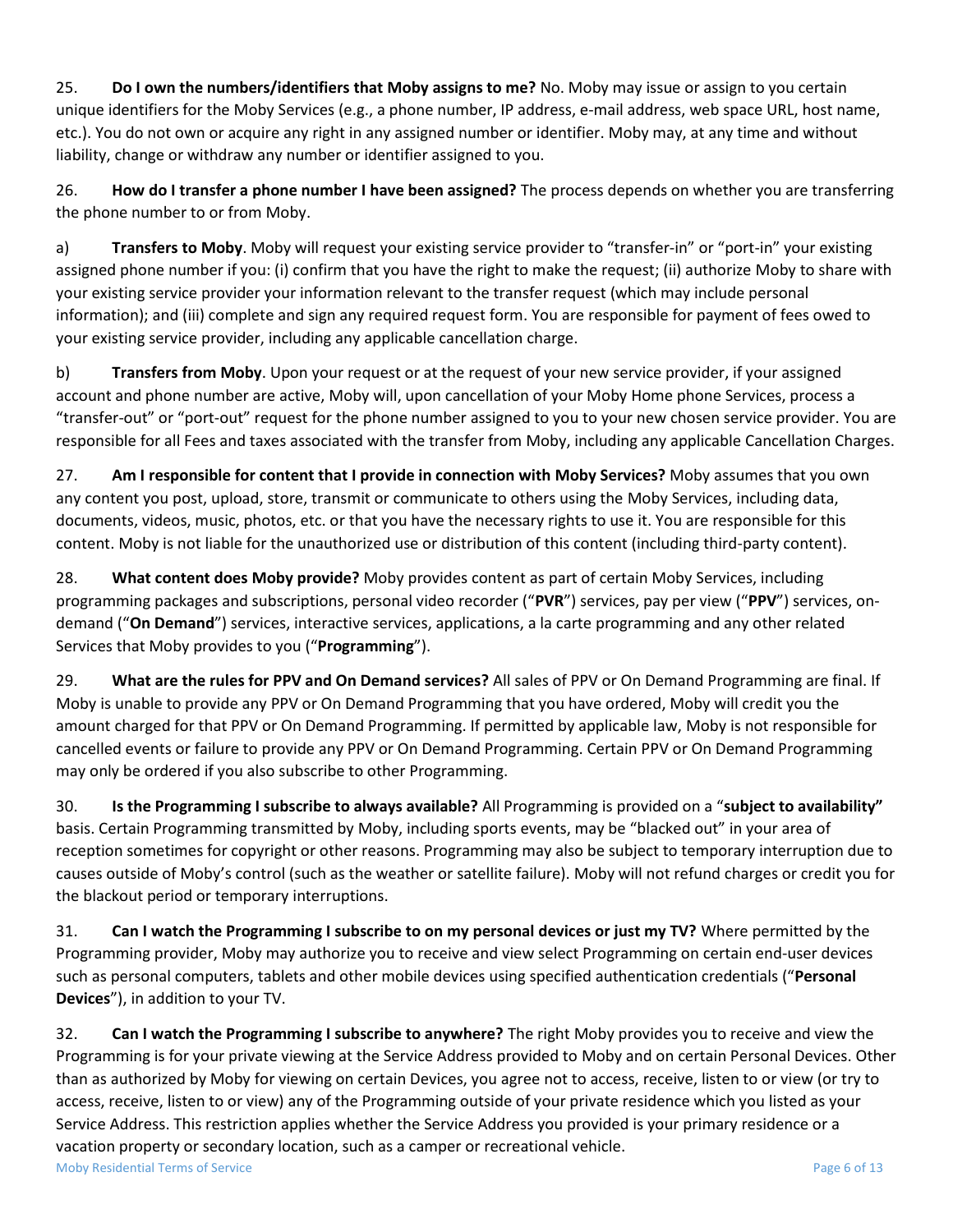33. **Can I rebroadcast the Programming I subscribe to? No**. The Programming may not be rebroadcast, copied, transmitted or performed in any form, and no admission may be charged or any other consideration received by or for your benefit from any third party in return for allowing such third party to listen to or view any Programming provided by Moby.

34. **Can I downgrade the Programming I subscribe to?** Yes. You may downgrade your Programming by notifying Moby Customer Service, if your account is in good standing with all payments up to date. Moby will deactivate the Programming you request to be cancelled and activate any new Programming effective as of the next billing cycle date after Moby receiving your request. No credit or refund will be payable in respect of such cancelled or downgraded Programming.

### **Equipment**

35. **Who is responsible for the Equipment I need to use the Moby Services?** You are responsible for the equipment and systems you own ("**Your Equipment**") and any Moby Equipment you use with the Moby Services (together, "**Equipment**") and all associated risks. You are responsible for maintaining safe access to and the security of the Equipment, and any data backup required, is your responsibility. You must take reasonable care of any Moby Equipment and maintain it in good working condition following the manufacturer's recommendations ("**Good Condition**"). You must ensure that Your Equipment meets Moby's minimum requirements to use Moby Services at all times. Moby may also replace, upgrade or modify the Moby Equipment required for the use of Moby Services, migrate your Moby Services to other networks or platforms, or change its suppliers and may do so without notifying you.

36. **Who installs the Equipment?** All Equipment must be installed and activated by Moby at the Service Address, unless Moby tells you otherwise. Once installed, the Equipment may not be moved other than as permitted in this Agreement. The installation of Equipment may be subject to installation charges. If you subscribe to Moby TV Services, you may activate a maximum of 5 Set Top Boxes on your account at any unless Moby tells you otherwise.

37. **What happens if Equipment becomes out of date?** Moby may change the minimum requirements for Equipment, in which case you may need to update or replace Your Equipment. If you fail to do so, Your Equipment might not be adequate to access or use Moby Services and your only remedy is to cancel the affected Moby Services. Moby does not guarantee that Moby Services will be compatible with all system configurations.

38. **Does Moby provide software updates?** You may receive software downloads from Moby to your Equipment to the extent that such downloads are reasonably necessary for the continued efficient operation of your Moby Services. For example, Moby may update or upgrade the software in the Equipment to ensure that it remains compatible with and functions properly with any technological improvements made by Moby to the Moby Services. Sometimes Moby may have to modify or remove some software features to introduce new features and to ensure the Equipment remains compatible with such technological improvements.

39. **Can I move the Equipment once it is installed?** You must not use, alter or disturb any Equipment or the inside wiring in any way that might impact the provision of Moby Services. Remember that additional Fees may apply if any repair or restoration is required unless Moby tells you otherwise.

40. **Can I rent Moby Equipment?** In some cases, you may be able to rent the Moby Equipment needed to obtain Moby Services Month-to-Month or for a Fixed Term, depending on available rental options ("**Rental Term**"). A maximum Rental Term may apply. Unless you exercise an option to purchase the Moby Equipment (only available for TV Set Top Boxes), the Moby Equipment will remain the property of Moby. Moby may, in its discretion and at any time, replace any part of the Moby Equipment with new or refurbished equipment of comparable functionality. Any limited warranties found in the user manuals of any Moby Equipment do not apply to rental equipment.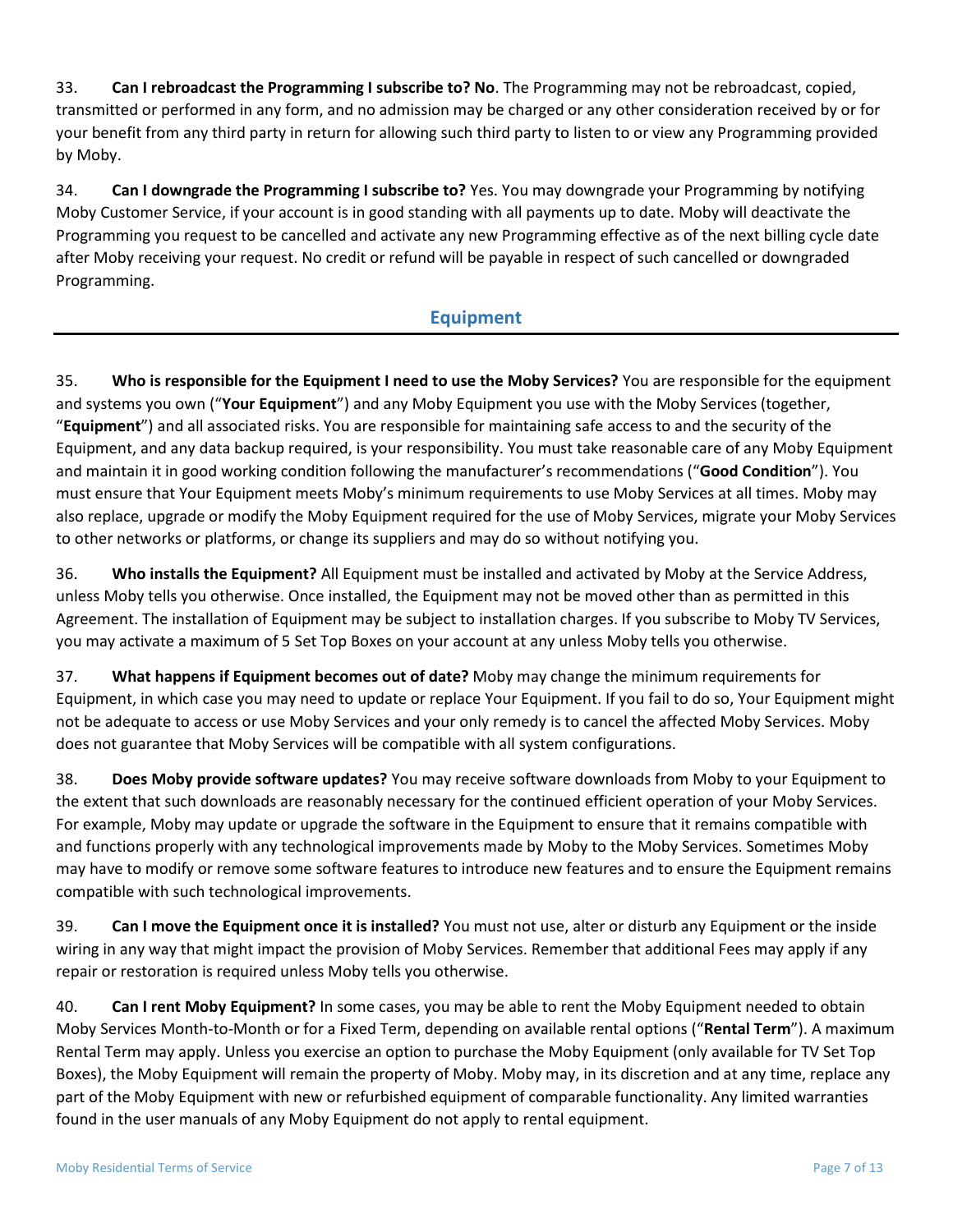a) **What happens if Moby Equipment is lost, stolen or damaged?** If you rent Moby Equipment, the risk of loss, theft or damage passes to you upon the earlier of (i) you taking possession of the Moby Equipment; or (ii) the completion of the installation by Moby of the Moby Equipment. You are responsible for replacing Moby Equipment at your own cost and for all Fees incurred as a consequence of its loss, theft, destruction or damage. To the extent permitted by applicable law, Moby may, in its discretion and without liability to you, enter onto your property and inspect, maintain, repair, relocate or replace any Moby Equipment as needed.

b) **When do I return Moby Equipment?** You will follow Moby's instructions regarding the return to Moby of all Moby Equipment, which must be returned in Good Condition (reasonable and normal wear and tear excepted). Moby may request access to your property and dwelling to collect Moby equipment, failure to provide access may result in non-return fees as set out in Schedule A, plus applicable taxes.

c) **What happens if I don't return Moby Equipment or return it damaged?** To the extent permitted by applicable law, if you fail to return any of the Moby Equipment as required by Moby in Good Condition, Moby may charge you the Moby Equipment non- return fees as set out in Schedule A, plus applicable taxes.

d) **What happens to the Moby Equipment when it is no longer useful?** Upon cancellation, or at the end of the Moby Equipment's expected useful life (as determined by Moby), Moby may either (i) attend at your Service Address to remove the Moby Equipment (in whole or in part) subject to a removal fee, in which case you will obtain and grant, at your cost, all approvals necessary for Moby to attend at your Service Address for de-installation and removal of Moby Equipment; (ii) abandon and leave the Moby Equipment (in whole or in part) at your Service Address; or (iii) request that you return the Moby Equipment as set out above. You expressly acknowledge that Moby is not responsible for any costs or damages associated with de-installation or removal of the Moby Equipment unless caused by Moby's intentional fault, negligence or poor workmanship at the time of de-installation or removal.

## **Moby's Liability**

41. **Are there any warranties on Moby Services?** To the extent permitted by law, Moby makes no warranties, representations, claims, guarantees or conditions of any nature, express or implied, including fitness for a particular purpose, merchantability, title or non- infringement, with respect to any Moby Services. Moby assumes no liability for any claims, damages, losses or expenses arising out of or otherwise relating to the unavailability of any Moby Services, even where such unavailability occurs after installation of the Moby Services.

42. **Are there any warranties on Equipment that I purchase from Moby?** Your Equipment may have a manufacturer's warranty. Please review any manufacturer's warranty to understand what protection it offers and what exclusions apply.

43. **How does Moby limit its liability?** To the extent permitted by applicable law, Moby is not responsible to anyone for any damages, including direct, indirect, special, consequential, incidental, economic, exemplary or punitive damages. This limitation of liability does not apply to damages resulting from physical injuries, death or damage to your Service Address or other property wholly caused by Moby's gross negligence.

44. **Are there any circumstances when Moby has no liability at all?** In addition to the circumstances described elsewhere in this Agreement, Moby is not responsible for any claims if an installation appointment for any Moby Services is missed, or for any claims related to distribution of content by you or third parties. More generally, Moby will not be responsible for failing to meet obligations due to causes beyond its reasonable control, including work stoppage, labour disputes and strikes, pandemics, war, terrorism, civil insurrection, government decree, failure of the public power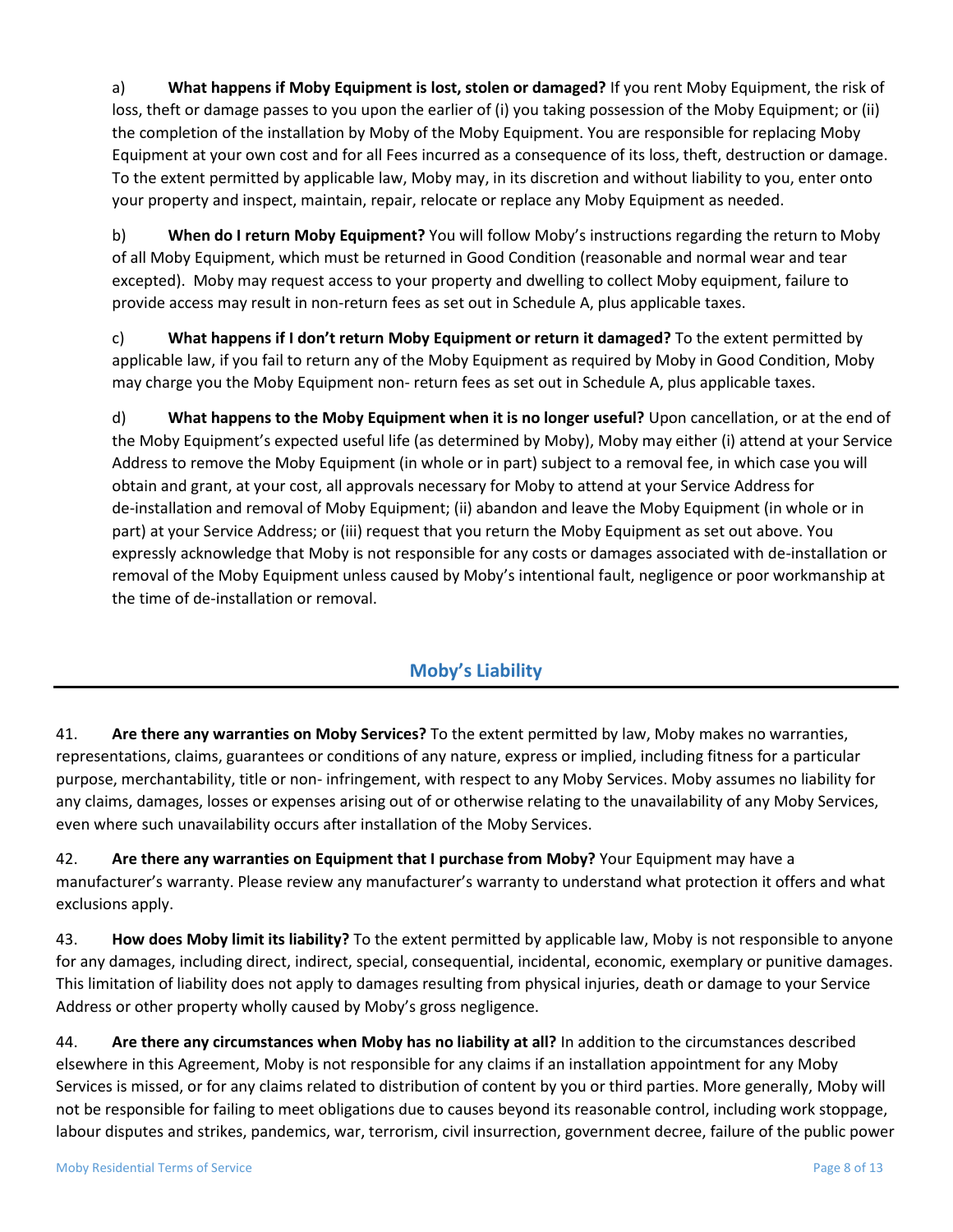grid, unlawful acts, or the act or omission of a telecommunications carrier whose network is used in establishing connection to a point which Moby doesn't directly serve, acts of nature and all force majeure events.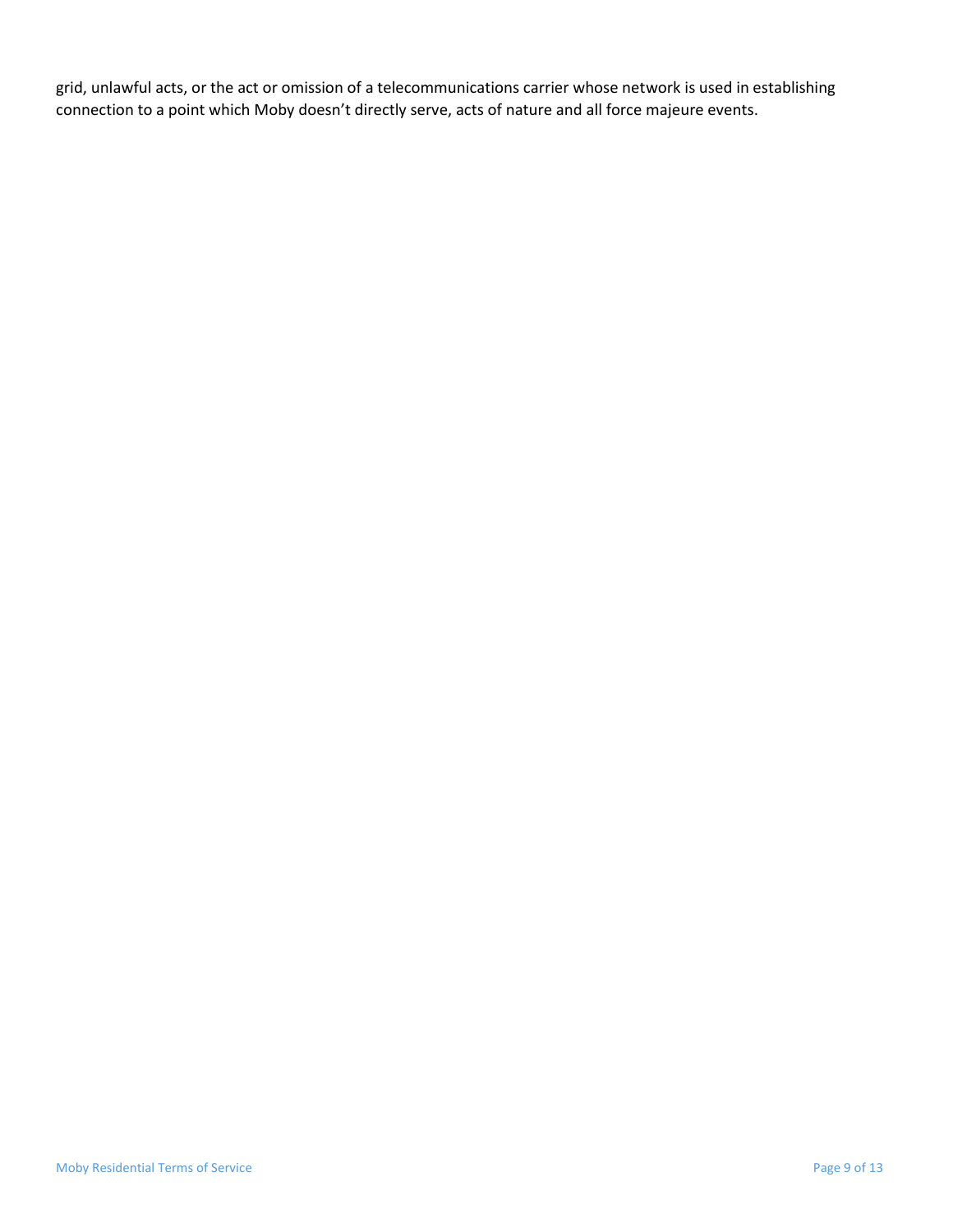#### 45. **Can I cancel my Moby Services at any time?**

45.1. "Month-To-Month" Services.

Yes. We'll be sorry to see you go, but if you need to, you may contact Moby to cancel some or all of your Moby Services with the date you want cancellation to be effective on. Moby's contact information is provided at the end of this Agreement. In the event that your final balance on account is a credit, you must contact Moby and request a cheque be sent to your preferred mailing address within 90 days of the date Moby Services were terminated.

45.2. "Term-Agreement" Services.

Yes, but you will be responsible for 50% of the balance left in your Term, unless you have moved to a municipal address that Moby does not service, and any fees associated with cancelling some or all of your services prior to the expiration date of your "Term-Agreement". We'll be sorry to see you go, but if you need to, you may contact Moby to cancel some or all of your Moby Services with the date you want cancellation to be effective on. Moby's contact information is provided at the end of this Agreement. In the event that your final balance on account is a credit, you must contact Moby and request a cheque be sent to your preferred mailing address within 90 days of the date Moby services were terminated.

46. **What charges am I responsible for when my Moby Services end?** You are required to pay to Moby any fees up to and including the date of your last service, any outstanding invoices, and 50% of the balance left in your Term if you have a "Term-Agreement", as well as any PVR rental charges owing.

47. **What happens if I cancel my Moby Services prior to activation?** If you cancel your order prior to activation of any Moby Service you may be charged a cancellation fee to the extent permitted by applicable law, plus applicable taxes, representing an estimate of damages suffered by Moby as a result of your failure to activate the Moby Service.

48. **Can Moby suspend, cancel, or refuse to provide Moby Services to me?** Yes, Moby can, without notice for cause, suspend, cancel or refuse to provide Moby Services to you in whole or in part (including blocking numbers or area codes or disconnecting your access to Programming), or disable Moby Equipment. Cause includes the situations listed below:

> a) Moby would have to incur unanticipated, unaccounted for, unusual or unreasonable expenses (such as securing rights of way or special construction or providing service to certain conference or pay services or to high-cost areas to an extent not supportable by your rate plan and Fees) to provide any Moby Service;

b) you breach or fail to comply with any part of the Agreement, including if: (i) you fail to pay Moby in accordance with this Agreement, you are late paying any deferred amounts under any payment arrangements with Moby, or you have previous past due amounts owing to Moby; or (ii) you fail to comply with the rules related to Responsible Use of Moby Services set out in Section 18; or

c) your use of Moby Services is not consistent with your ordinary usage patterns.

49. **Can Moby cancel my Agreement?** Yes. Moby can cancel any Moby Service or this Agreement for any reason upon a minimum of 30 days' prior written notice to you, including where Moby ceases to offer an Moby Service to which you subscribe.

50. **Do I still have to pay Moby if my Moby Services are suspended?** Yes. You are responsible to pay for Moby Services (including Moby Equipment) even while they are suspended. If the reason for suspension has not been resolved within 14 days from the suspension date, Moby may cancel your Moby Service and recover any Moby Equipment. If you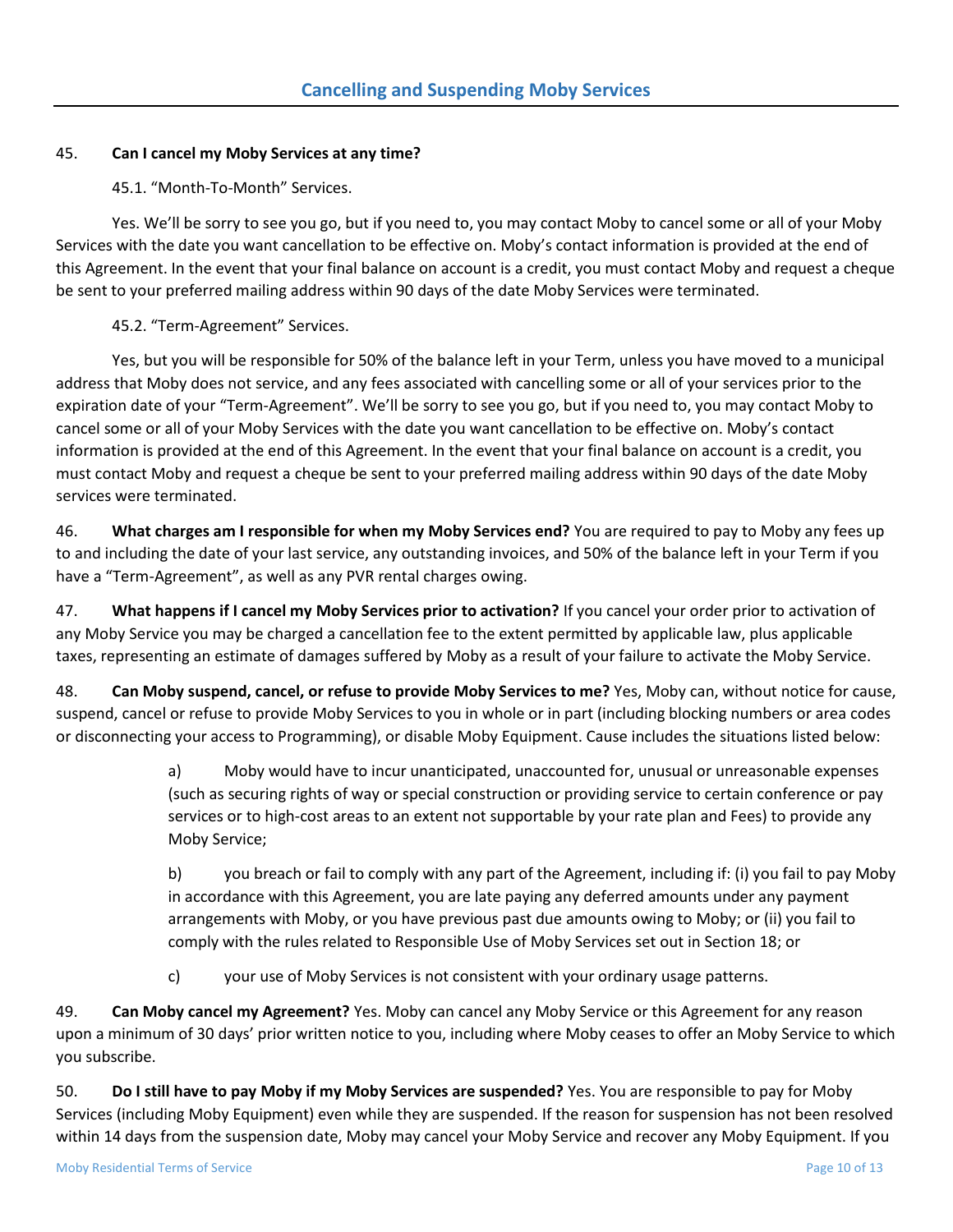wish to resume your subscription to any Moby Service, you shall pay the applicable installation and/or (re)activation fee set out in Schedule A, plus applicable taxes. Moby is not responsible for notifying any third-party providers of services, merchandise or information of the cancellation of the Moby Services or this Agreement.

51. **Does any part of this Agreement continue after cancellation of Moby Services?** Yes. The following sections will continue to survive: Sections 11-17 (Fees), Sections 52-53 (Your Information), Sections 35, 40 (Moby Equipment), Sections 41-44 (Moby's Liability) and this Section 51 will remain in effect even after the applicable Moby Service or Agreement has been cancelled.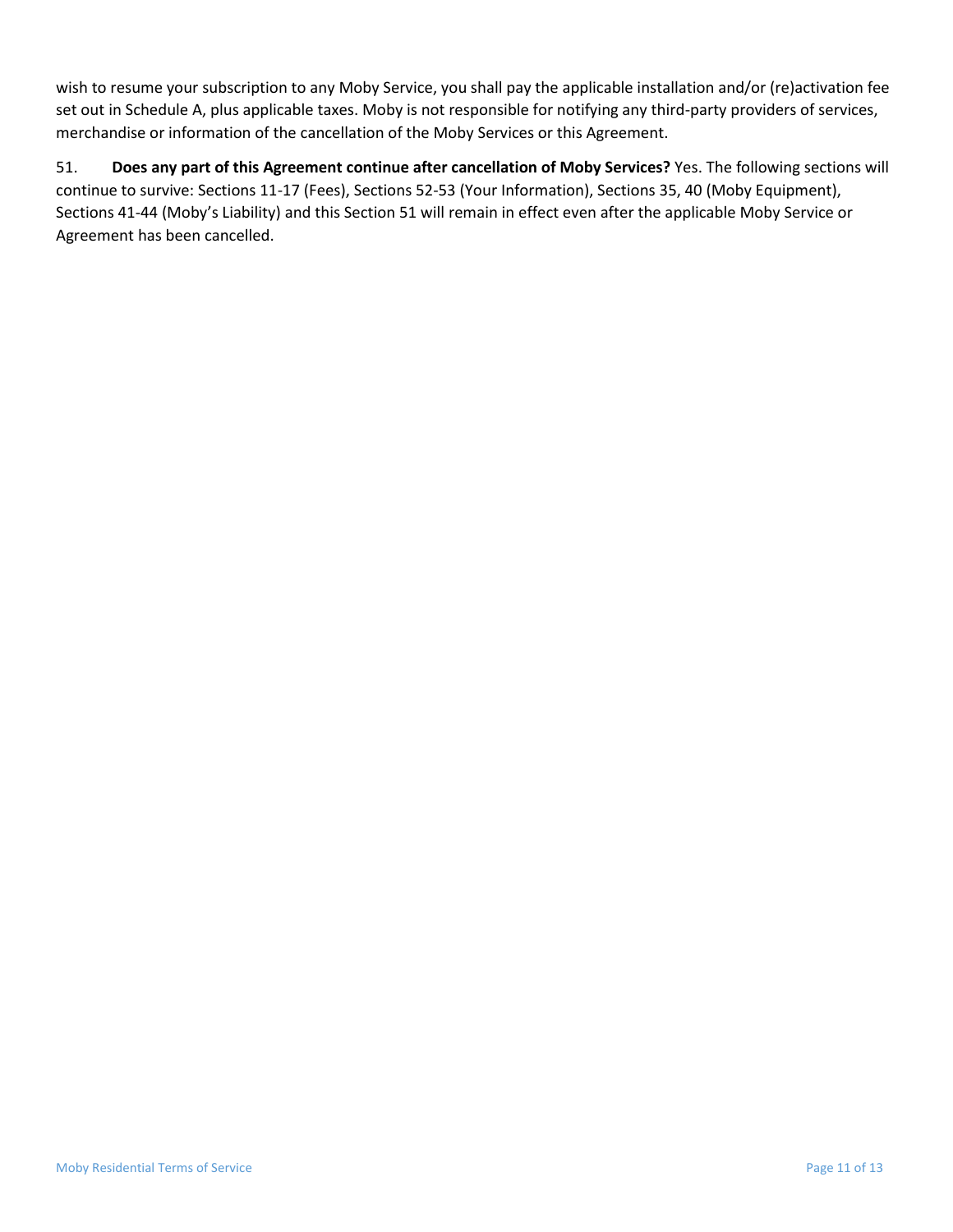52. **How does Moby protect my personal information?** Moby protects your personal information in a manner consistent with Moby's Privacy Policies available at getmoby.com/privacy-policy/ and applicable laws.

53. **Does Moby perform credit checks or report credit history?** Yes, Moby may perform credit checks on you and obtain information about your credit history from a credit reporting agency, credit grantor, to activate Services you ordered, or to assist in collection efforts. Moby may also disclose your Moby credit history to credit reporting agencies, credit grantors, and collections agencies.

### **Technical Support**

54. **Does Moby provide technical support?** Yes, Moby will provide technical support and maintenance of Moby Equipment as required to provide Moby services. Moby does not provide Technical support or maintenance of your equipment, technical support calls that are deemed by Moby to be caused by your equipment, or if you specifically instruct Moby to assist or resolve technical problems related to your equipment, additional fees may apply as outlined in Schedule A.

### **Contact Moby**

| <b>Customer Service/Billing Enquiries</b>                                                                                                                                                      | <b>Technical Support</b>                                                                                                  |
|------------------------------------------------------------------------------------------------------------------------------------------------------------------------------------------------|---------------------------------------------------------------------------------------------------------------------------|
| Address:<br>107c 825 8 Ave SW, Calgary AB T2P 2T3<br>$\bullet$                                                                                                                                 | Phone:<br>403-986-6629                                                                                                    |
| Phone:<br>403-986-6629<br>$\bullet$<br>844-986-6629 (Toll free)<br>$\bullet$                                                                                                                   | Email:<br>support@getmoby.com<br>$\bullet$                                                                                |
| Email:<br><b>Billing Enquiries - billing@getmoby.com</b><br>٠<br>Customer Service Enquiries - sales@getmoby.com<br>$\bullet$<br>Hours of operation<br>Weekdays: 8:30 am - 4:30 pm<br>$\bullet$ | Hours of operation<br>Weekdays: $8:00$ am $-8:00$ pm<br>Weekends: $8:00$ am $-$ 4:00 pm<br>Holidays: $8:00$ am $-4:00$ pm |
| <b>Weekends: Closed</b><br>$\bullet$<br><b>Holidays: Closed</b><br>$\bullet$                                                                                                                   |                                                                                                                           |